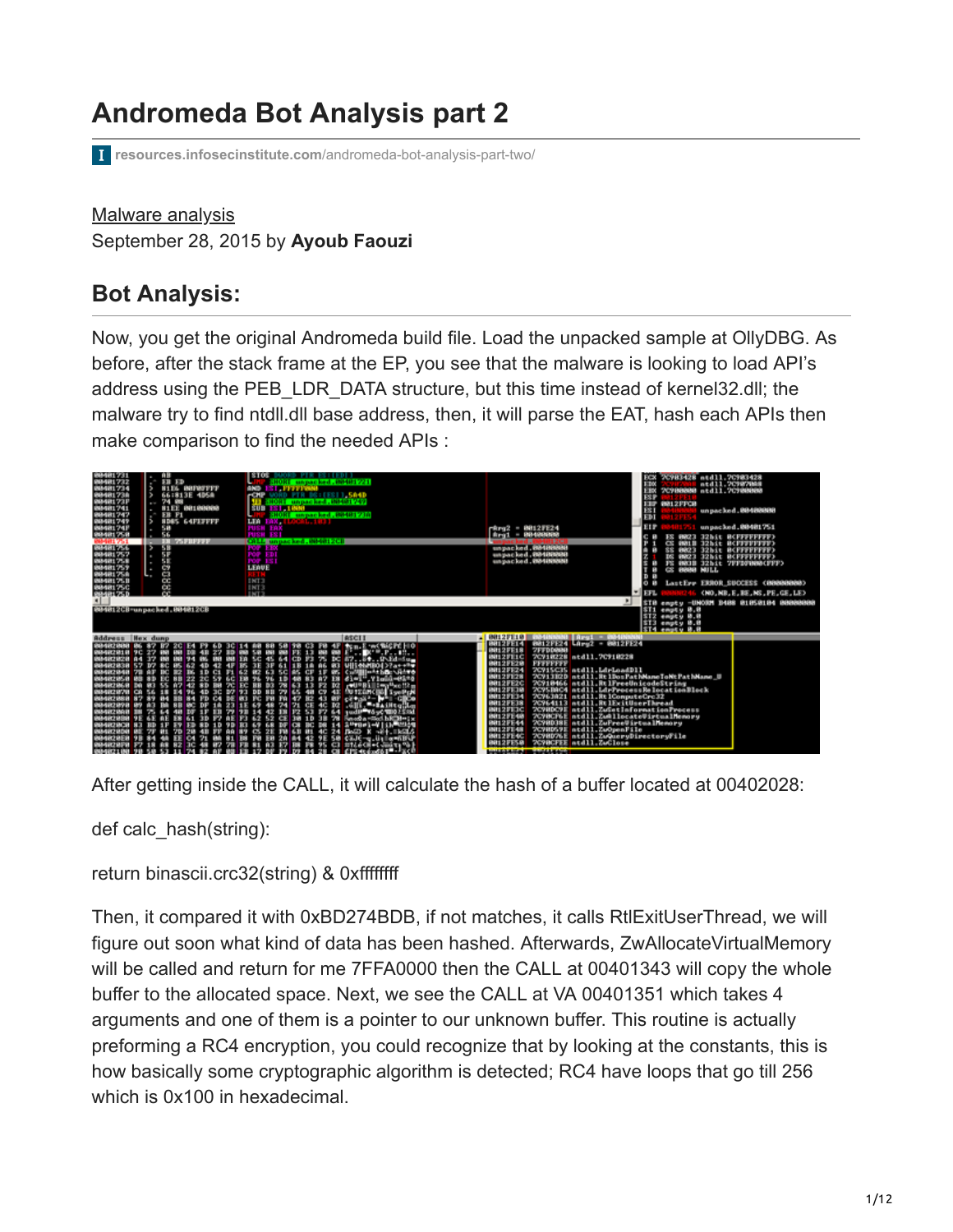Using ZwAllocateVirtualMemory again, we allocate a new memory space to the partially decrypted payload so it is finally decompressed using the aPLib-library. The code that follows is responsible for processing relocations and fixing imports. For instance, from NTDLL Andromeda is importing these APIs:

LdrLoadDll, RtlDosPathNameToNtPathName\_U, RtlFreeUnicodeString, LdrProcessRelocationBlock, RtlComputeCrc32, RtlWalkHeap, RtlImageNtHeader, RtlImageDirectoryEntryToData, RtlExitUserThread, ZwSetInformationProcess, ZwUnmapViewOfSection, ZwAllocateVirtualMemory, ZwMapViewOfSection, ZwFreeVirtualMemory, ZwOpenFile, ZwQueryDirectoryFile, ZwClose, ZwQueryInformationProcess.

|                      | <b>E8 62030000</b><br>٠                    | <b>CALL unnacked M8481688</b>                                                                                                                                                                                                                                 |                                                          |
|----------------------|--------------------------------------------|---------------------------------------------------------------------------------------------------------------------------------------------------------------------------------------------------------------------------------------------------------------|----------------------------------------------------------|
| 00401343<br>00401348 | FF77 10                                    | PUSH DWORD PTR DS: (EDI+10)                                                                                                                                                                                                                                   | << Size of payload<br>$rArg4 = 0000279C$                 |
| 0040134B             | <b>FF75 FØ</b>                             | <b>PUSH LLC</b>                                                                                                                                                                                                                                               | Arg3<br><b>7FFA0000</b><br>l<br><- encrypted payload     |
| 0040134E             | 6A 10                                      | <b>PUSH 10</b>                                                                                                                                                                                                                                                | $Area2 = 00000010$<br><- key length<br><- payload offset |
| 00401350<br>00401351 | 57                                         | <b>PUSH EDI</b>                                                                                                                                                                                                                                               | $R_{12}1 = 00402000$                                     |
|                      | E8 9A020000                                | MART MIRREREN OUTBLIST DE 181                                                                                                                                                                                                                                 | <b>In the construction of the construction</b>           |
| 00401356             | 8B47 18                                    |                                                                                                                                                                                                                                                               |                                                          |
| 00401359<br>0040135D | 8365 F4 00                                 | AND <b>ELOC</b>                                                                                                                                                                                                                                               |                                                          |
| 0040135F             | 68 40                                      | <b>PUSH 48</b><br>PUSH EBX<br><- Unpacked size                                                                                                                                                                                                                |                                                          |
| 00401360             | 53<br>8945 FC                              | MOU<br>$-1$ $-$ EAX                                                                                                                                                                                                                                           | unpacked.00402028                                        |
| 88481363             | ٠<br>8D45 FC                               | LEA<br>EAX,                                                                                                                                                                                                                                                   |                                                          |
| 88481366             | ٠<br>50                                    | <b>PUSH EAX</b>                                                                                                                                                                                                                                               | unpacked.00402028                                        |
| 00401367             | 6A 00                                      | <b>PUSH 0</b>                                                                                                                                                                                                                                                 |                                                          |
| 00401369             | 8D45 F4                                    | LEA EAX, [LOCAL.3]                                                                                                                                                                                                                                            |                                                          |
| 0040136C             | 50<br>٠                                    | <b>PUSH EAX</b>                                                                                                                                                                                                                                               | unpacked.00402028                                        |
| 0040136D             | 6A FF                                      |                                                                                                                                                                                                                                                               |                                                          |
|                      | FF56 1C                                    | PUSH -1<br>CALL DWORD PTR DS:(ESI+1C)                                                                                                                                                                                                                         | ntdll.ZwAllocateUirtualMemory                            |
| 0040136F<br>00401372 | 85CØ<br>ı                                  | <b>TEST FAX EAX</b>                                                                                                                                                                                                                                           | unpacked.00402028                                        |
| 88481374             | 8F85 BF010000<br>$\sim$                    | JNZ unpacked.00401539                                                                                                                                                                                                                                         |                                                          |
| 0040137A             |                                            | <- Decrypted payload                                                                                                                                                                                                                                          | <b>ZLIB Decompression</b><br>ntd11.7C900000              |
| 0040137D             | <b>FF75 F4<br/>FF75 F0</b>                 | PUSH (LOCAL.4)                                                                                                                                                                                                                                                |                                                          |
| 00401380             | E8 CB010000<br>٠                           | <b>CALL</b> unpacked.00401550                                                                                                                                                                                                                                 |                                                          |
| 88481385             | 8B47 20                                    |                                                                                                                                                                                                                                                               |                                                          |
| 00401388             | 0345 F4                                    | EAX [LOCAL.3]<br>ADD                                                                                                                                                                                                                                          | ntd11.7C900000<br>ntd11.7C900000                         |
| 0040138B             | 59<br>59<br>٠<br><b>Decompressed</b>       | POP<br>ECX                                                                                                                                                                                                                                                    |                                                          |
| 0040138C             | ı                                          | POP<br>ECX                                                                                                                                                                                                                                                    | ntd11.7C900000                                           |
| 0040138D             | paylload<br><b>8 BØS</b>                   | ECX DWORD PIR DS: [EAX]<br>HOU                                                                                                                                                                                                                                |                                                          |
| 0040138F             | 834D F4<br>FF75 F4<br>$\ddot{\phantom{0}}$ | <b>ADD ECX LLOCAL 31</b>                                                                                                                                                                                                                                      | ntd11.7C900000                                           |
| 00401392             |                                            | <b>THISK BROOM ASS</b>                                                                                                                                                                                                                                        | ntd11.7C900000                                           |
| 00401395             | 8D50 08<br>٠                               | LEA EDX DUORD PTR DS: [EAX+8]                                                                                                                                                                                                                                 |                                                          |
| 88481398             | 8B48 04                                    | MOU EAX DIJORD PTR DS: [EAX+4] Process Relocatio                                                                                                                                                                                                              |                                                          |
| 0040139B             | 83E8 08                                    | SUB EAX 8                                                                                                                                                                                                                                                     |                                                          |
| 0040139E<br>0040139F | 52<br>٠                                    | <b>PUSH EDX</b><br>SHR EAX 1                                                                                                                                                                                                                                  | ntdll.KiFastSystemCallRet                                |
|                      | <b>D1E8</b>                                |                                                                                                                                                                                                                                                               |                                                          |
| 884813A1<br>88481382 | 50<br>51                                   | PUSH EAX<br>FUSH                                                                                                                                                                                                                                              | unpacked.00402028                                        |
| 004013A3             | <b>FF56 0C</b>                             | <b>MALL DUORD PIR DS:[ESI+C]</b>                                                                                                                                                                                                                              | ntdll.LdrProcessRelocationBlock                          |
| 004013A6             | ٠<br><b>8B08</b>                           | <b>MOU ECX DUORD PTR DS:[EAX]</b>                                                                                                                                                                                                                             |                                                          |
| 884813A8             | <b>85C9</b>                                | <b>TEST ECX, ECX</b>                                                                                                                                                                                                                                          |                                                          |
| 004013AA             | 74 07                                      | JE SHORT unpacked.004013B3                                                                                                                                                                                                                                    |                                                          |
| 004013AC             | 8B55 F4<br>٠                               |                                                                                                                                                                                                                                                               | ntd11.7C900000                                           |
| 004013AF             | <b>83CA</b><br>ı                           | HOU EDX (LOCAL.3)<br>ADD ECX EDX                                                                                                                                                                                                                              | ntdll.KiFastSystemCallRet                                |
| 004013B1             | EB DF                                      | SHORT unnacked 88481392                                                                                                                                                                                                                                       |                                                          |
| 004013B3             | $\dot{\circ}$<br>8365 F8 00                | AND [LOCAL.2],0                                                                                                                                                                                                                                               |                                                          |
| 004013B7             | 6A 40<br>٠                                 | <b>PUSH 40</b>                                                                                                                                                                                                                                                |                                                          |
| 884813B9             | 68 00101000                                | <b>PUSH 101000</b>                                                                                                                                                                                                                                            |                                                          |
|                      |                                            |                                                                                                                                                                                                                                                               |                                                          |
|                      |                                            |                                                                                                                                                                                                                                                               |                                                          |
|                      | DS: [00402018]-00005000                    |                                                                                                                                                                                                                                                               |                                                          |
|                      | EAX=00402028 (unpacked.00402028)           |                                                                                                                                                                                                                                                               |                                                          |
|                      |                                            |                                                                                                                                                                                                                                                               |                                                          |
|                      |                                            |                                                                                                                                                                                                                                                               |                                                          |
| Address              | <b>Hex</b> dunn                            | <b>ASCII</b>                                                                                                                                                                                                                                                  | ब् <del>हार हा है।</del><br>बाह्य होने के                |
|                      |                                            | <b>7FFA86888 88 E1 4B 81 BF A1 58 84 98 88 81 11 32 44 88 DD .0KG<sub>1</sub> 1X+yDa-2D.1<br/>7FFA8618 89 84 9D 85 2D CE 8D 1F 34 64 87 74 83 C5 63 88 90 90 .0KG<sub>1</sub> 1×4d+gil-<br/>7FFA8628 8F 9F 87 EB 46 48 FE B1 A9 5B 83 F3 BE E2 3C 2B 84c6</b> |                                                          |
|                      |                                            |                                                                                                                                                                                                                                                               |                                                          |
|                      |                                            |                                                                                                                                                                                                                                                               |                                                          |
|                      |                                            |                                                                                                                                                                                                                                                               |                                                          |
|                      | 7FFA0040 EC 02 03 D1 A3 91                 | ED 72 1D D0 6B 93 96 00 58 DF "OV distrull kon. X"                                                                                                                                                                                                            | encrypted payload                                        |

You can find a script here of an old version of Andromeda thanks to **0xEBFE**. You still need to make some minor changes on it to get it works correctly particularly the APIs and Imports, which changed a bit:

[download]

from idaapi import \*

from idautils import \*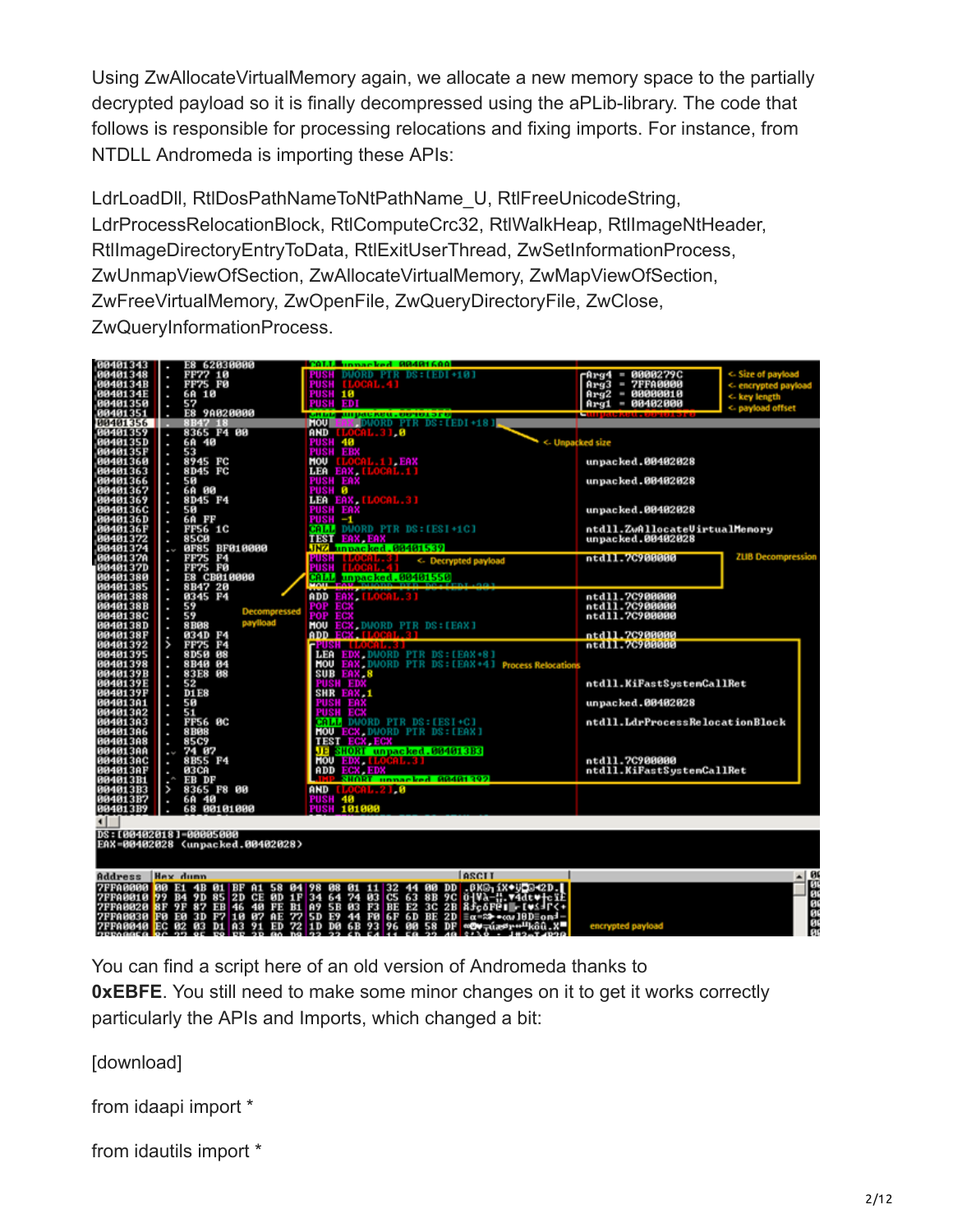from aplib import decompress

import binascii

import struct

# hardcoding sucks  $\bullet$ 

IMPORTS = { 'ntdll.dll' : ('ZwResumeThread', 'ZwQueryInformationProcess', 'ZwMapViewOfSection', 'ZwCreateSection', 'ZwClose', 'ZwUnmapViewOfSection', 'NtQueryInformationProcess', 'RtlAllocateHeap', 'RtlExitUserThread', 'RtlFreeHeap', 'RtlRandom','RtlReAllocateHeap', 'RtlSizeHeap', 'ZwQuerySection', 'RtlWalkHeap', 'NtDelayExecution'),

'kernel32.dll' : ('GetModuleFileNameW', 'GetThreadContext', 'GetWindowsDirectoryW', 'GetModuleFileNameA', 'CopyFileA', 'CreateProcessA', 'ExpandEnvironmentStringsA', 'CreateProcessW', 'CreateThread', 'CreateToolhelp32Snapshot', 'DeleteFileW','DisconnectNamedPipe', 'ExitProcess', 'ExitThread', 'ExpandEnvironmentStringsW', 'FindCloseChangeNotification', 'FindFirstChangeNotificationW,FlushInstructionCache', 'FreeLibrary', 'GetCurrentProcessId', 'GetEnvironmentVariableA', 'GetEnvironmentVariableW', 'GetExitCodeProcess', 'GetFileSize', 'GetFileTime', 'GetModuleHandleA', 'GetModuleHandleW', 'GetProcAddress', 'GetProcessHeap', 'CreateNamedPipeA', 'GetSystemDirectoryW', 'GetTickCount', 'GetVersionExA', 'GetVolumeInformationA', 'GlobalLock', 'GlobalSize', 'GlobalUnlock', 'LoadLibraryA', 'LoadLibraryW', 'LocalFree', 'MultiByteToWideChar', 'OpenProcess', 'OpenThread', 'QueueUserAPC', 'ReadFile', 'ResumeThread', 'SetCurrentDirectoryW', 'SetEnvironmentVariableA', 'SetEnvironmentVariableW', 'SetErrorMode', 'SetFileAttributesW', 'SetFileTime', 'SuspendThread', 'TerminateProcess', 'Thread32First', 'Thread32Next', 'VirtualAlloc', 'VirtualFree', 'VirtualProtect', 'VirtualQuery', 'WaitForSingleObject', 'WriteFile', 'lstrcatA', 'lstrcatW', 'lstrcmpiW', 'lstrcpyA', 'lstrcpyW', 'lstrlenA', 'lstrlenW', 'CreateFileW', 'CreateFileA', 'ConnectNamedPipe', 'CloseHandle', 'GetShortPathNameW'),

'advapi32.dll' : ('CheckTokenMembership', 'RegCloseKey', 'ConvertStringSidToSidA', 'ConvertStringSecurityDescriptorToSecurityDescriptorA', 'RegOpenKeyExA', 'RegSetValueExW', 'RegSetValueExA', 'RegSetKeySecurity', 'RegQueryValueExW', 'RegQueryValueExA', 'RegOpenKeyExW', 'RegNotifyChangeKeyValue', 'RegFlushKey', 'RegEnumValueW', 'RegEnumValueA', 'RegDeleteValueW', 'RegDeleteValueA', 'RegCreateKeyExW', 'RegCreateKeyExA'),

'ws2\_32.dll' : ('connect', 'shutdown', 'WSACreateEvent', 'closesocket', 'WSAStartup', 'WSAEventSelect', 'socket', 'sendto', 'recvfrom', 'getsockname', 'gethostbyname', 'listen', 'accept', 'WSASocketA', 'bind', 'htons'),

'user32.dll' : ('wsprintfW', 'wsprintfA'),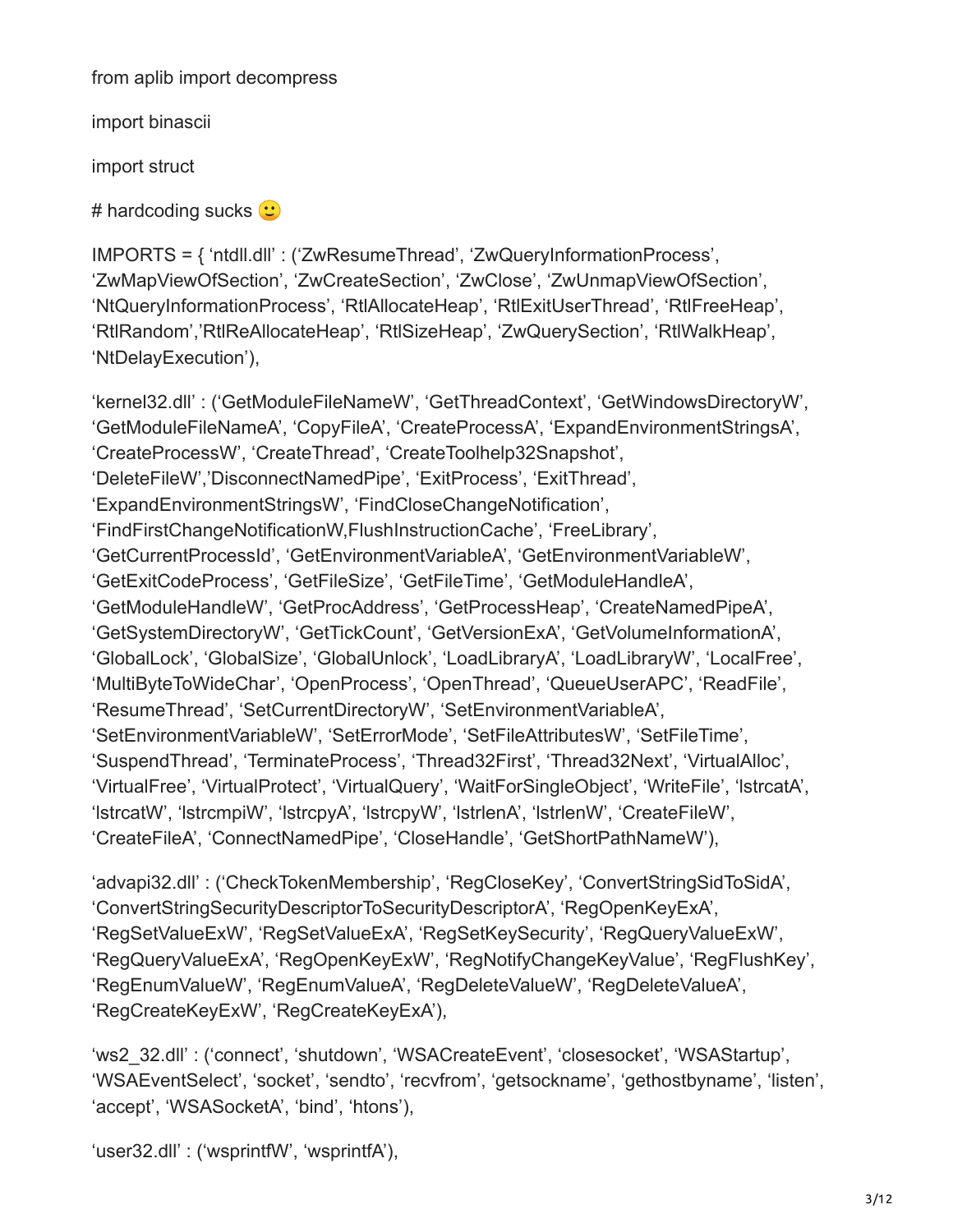```
'ole32.dll' : ('CoInitialize'),
```

```
'dnsapi.dll' : ('DnsWriteQuestionToBuffer_W', 'DnsRecordListFree',
'DnsExtractRecordsFromMessage_W')}
```

```
def calc_hash(string):
```

```
return binascii.crc32(string) & 0xffffffff
```

```
def rc4crypt(data, key):
```

```
x = 0
```

```
box = bytearray(range(256))
```
for i in range(256):

 $x = (x + box[i] + key[i\% len(key)])$  % 256

```
box[i], box[x] = box[x], box[i]
```

```
x,y = 0, 0
```

```
out = bytearray()
```
for byte in data:

```
x = (x + 1) % 256
```

```
y = (y + box[x]) % 256
```

```
box[x], box[y] = box[y], box[x]
```

```
out += bytearray([byte \land box[(box[x] + box[y]) \% 256]])
```
return out

def fix payload relocs and import(segment, relocs offset):

```
current offset = 0
```

```
# processing relocations
```
while True:

```
base = Dword(segment + relocs_offset + current_offset)
```

```
size = Dword(segment + relocs offset + current offset + 4)
```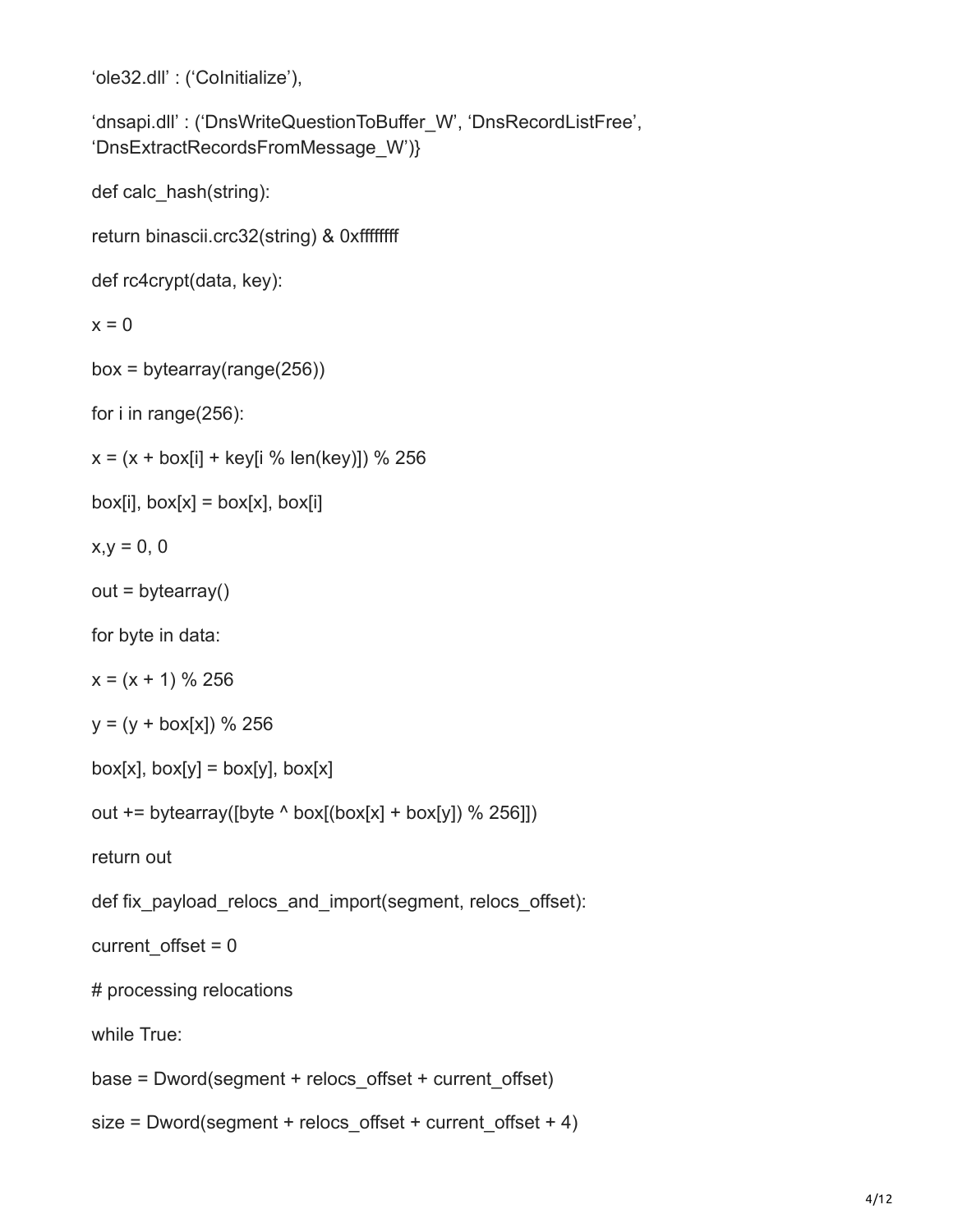```
if (base == 0 and current offset != 0) or size == 0:
current offset += 4break
current offset += 8size = (size - 8) // 2
for i in range(size):
reloc = Word(segment + relocs_offset + current_offset)
if reloc & 0x3000:
reloc = reloc & 0xFFF
PatchDword(segment + base + reloc, Dword(segment + base + reloc) + segment)
SetFixup(segment + base + reloc, idaapi.FIXUP_OFF32 or idaapi.FIXUP_CREATED, 0,
Dword(segment + base + reloc) + segment, 0)
current_offset += 2
# processing imports
while True:
module hash = Dword(segment + relocs offset + current offset)
import_offset = Dword(segment + relocs_offset + current_offset + 4)
current offset += 8if module hash == 0 or import offset == 0:
break
module = None
for library in iter(IMPORTS):
if module hash == calc hash(library.lower()):
module = library
while True:
```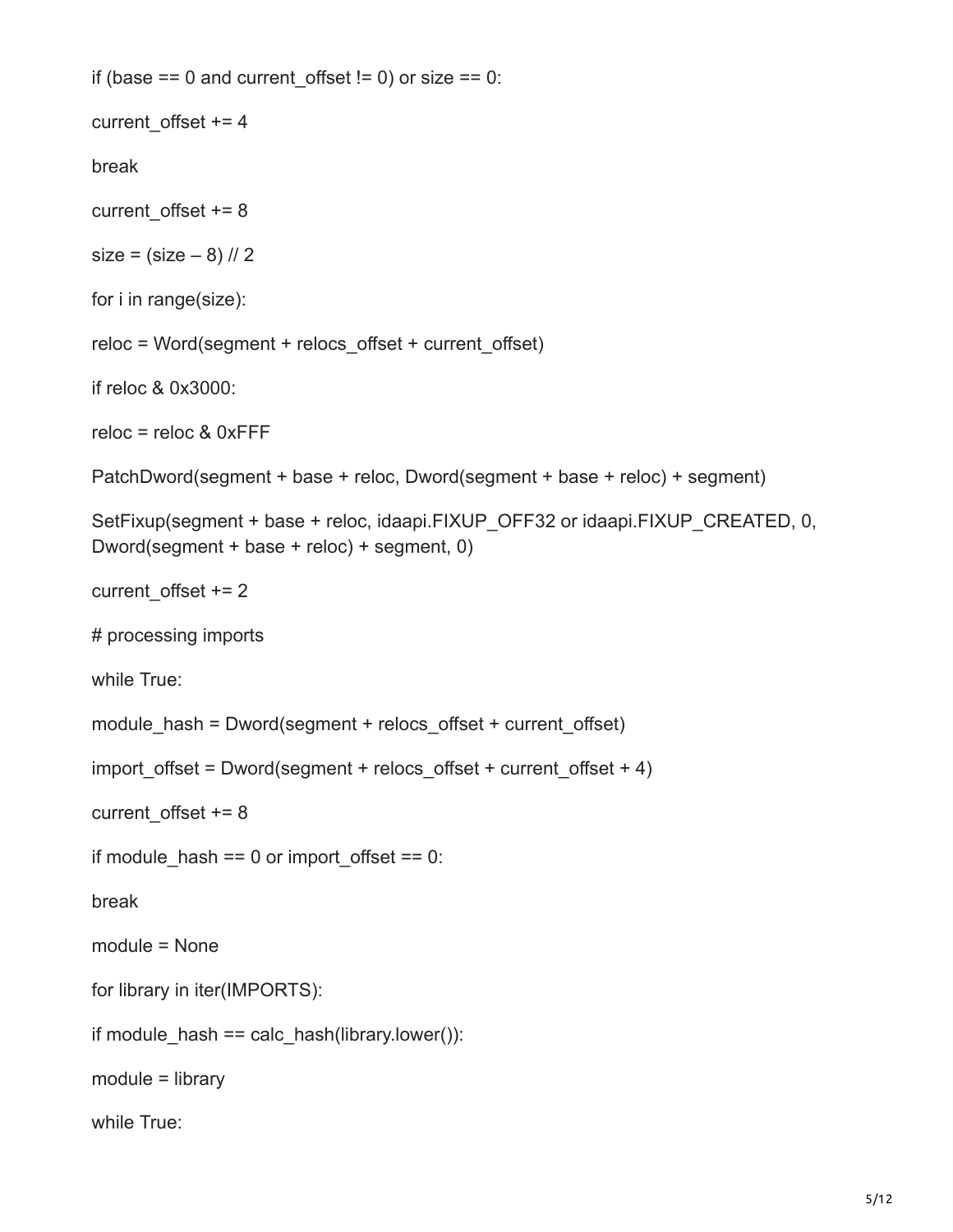func\_hash =  $Dword(segment + relocs$  offset + current\_offset)

current offset  $+= 4$ 

```
if func hash == 0:
```
break

if module is not None:

for function in iter(IMPORTS[module]):

if func\_hash == calc\_hash(function):

```
MakeDword(segment + import_offset)
```

```
MakeName(segment + import_offset, SegName(segment) + '_' + module.split('.')[0] + '_' +
function)
```
else:

```
print('Import not found: module = 0x{0:08X}, function = 0x{1:08X}'.format(module hash,
func_hash))
```
import offset  $+= 4$ 

return

def decrypt\_payload(encrypted\_addr, rc4key, encrypted\_size, unpacked\_size, entry\_point, relocs, relocs\_size):

```
buffer = bytearray(encrypted_size)
```
for i in range(len(buffer)):

buffer[i] = Byte(encrypted  $addr + i$ )

decrypted = rc4crypt(buffer, rc4key)

unpacked = decompress(str(decrypted)).do()

# checking for free segment address

seg\_start = 0x10000000

while SegName(seg\_start) != ":

seg\_start += 0x10000000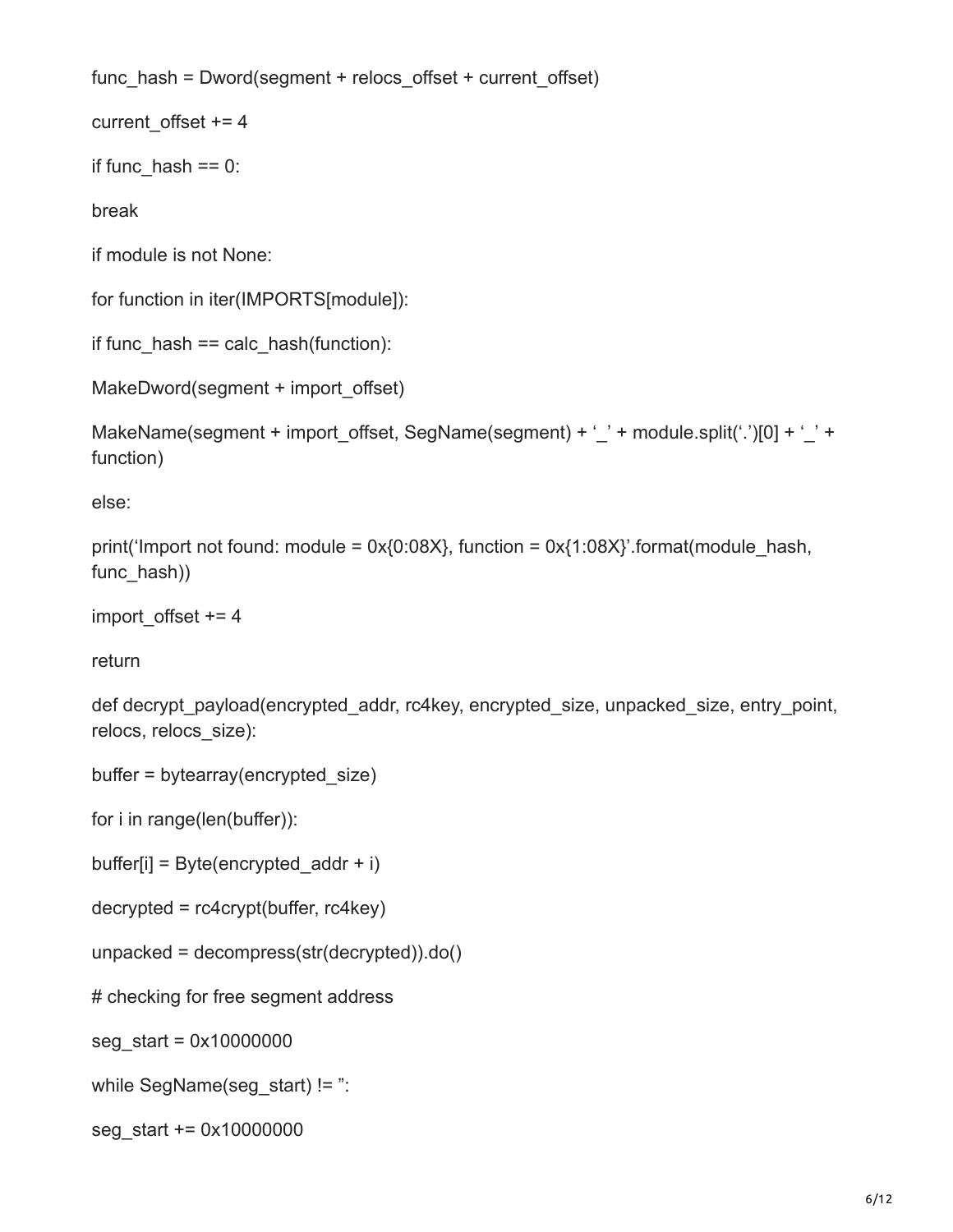AddSeg(seg\_start, seg\_start + unpacked\_size, 0, 1, idaapi.saRelPara, idaapi.scPub)

# copying data to new segment

 $data = unpacket[0]$ 

for i in range(len(data)):

PatchByte(seg\_start + i, ord(data[i]))

fix payload relocs and import(seg start, relocs)

```
MakeFunction(seg_start + entry_point)
```
return

def main():

```
payload_addr = AskAddr(ScreenEA(), "Enter address of andromeda payload")
```
if payload addr != idaapi.BADADDR and payload addr is not None:

 $payload = bytearray(0x28)$ 

for i in range(len(payload)):

```
payload[i] = Byte(payload addr + i)
```
dwords = struct.unpack\_from('<LLLLLL', bytes(payload), 0x10)

decrypt payload(payload addr + 0x28, payload[:16], dwords[0], dwords[2], dwords[3], dwords[4], dwords[5])

if  $name = '$  main  $'$ :

main()

At the end, you see the call to: 00401532 |. FFD0 CALL EAX

This will transfer the control to the payload. Here is a screenshot about the payload decrypted.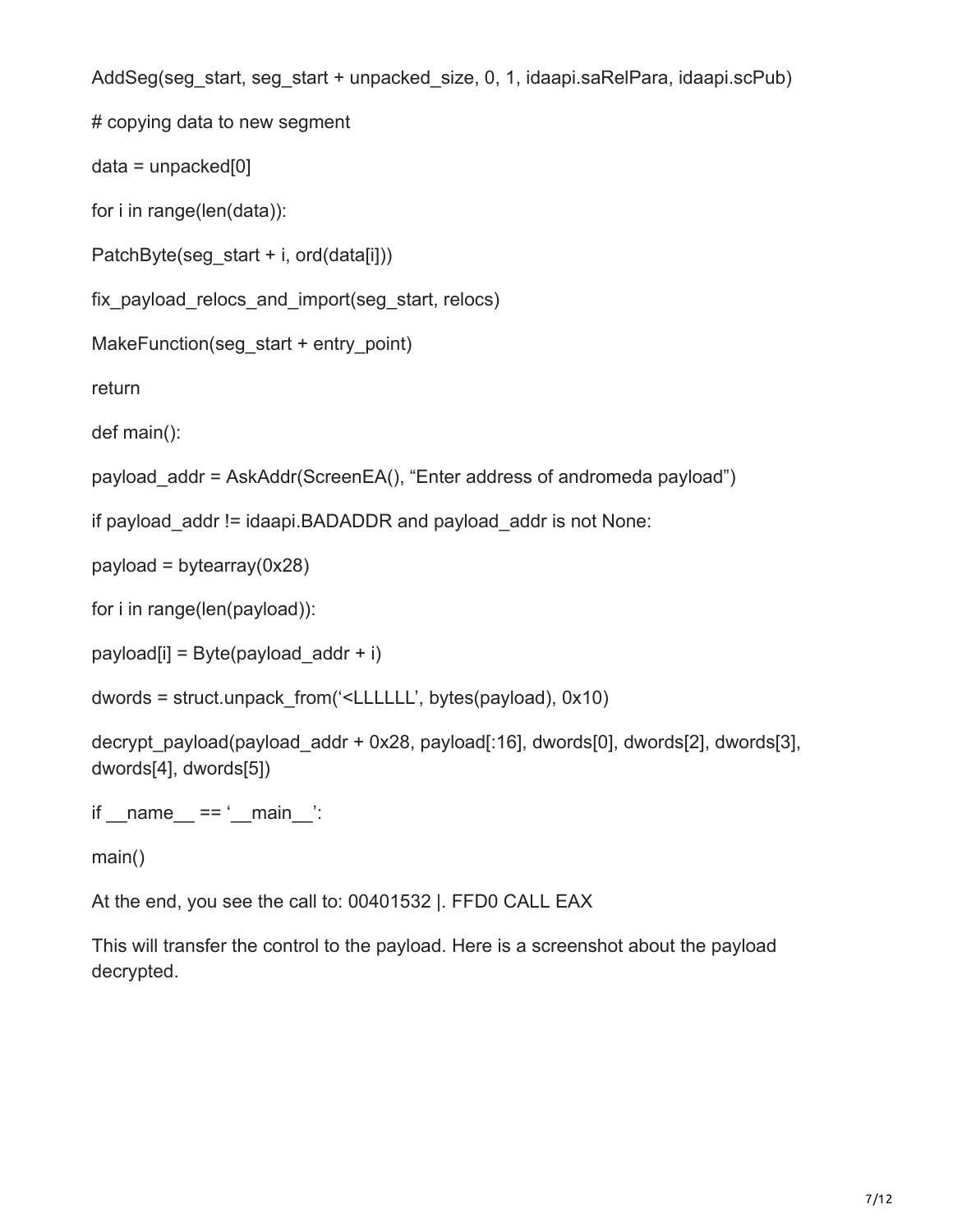| 00000004A0: 6C 00 00 00 4E 74 4F 70 |                         |           |          |                   |                |           |            |           |       |           |       |                | 65 6E 53 65 63 74 69 6F |             |          |     | NtOpenSectio<br>1           |
|-------------------------------------|-------------------------|-----------|----------|-------------------|----------------|-----------|------------|-----------|-------|-----------|-------|----------------|-------------------------|-------------|----------|-----|-----------------------------|
| 00000004B0: 6E 00 00 00 53 2D 31 2D |                         |           |          |                   |                |           |            |           | 35.   | - 2D      |       |                | 33 32 2D 35             |             | 34 34    |     | $S - 1 - 5 - 32 - 544$<br>n |
| 00000004C0: 00 00 00 00 53 65 52 65 |                         |           |          |                   |                |           |            |           | 73    |           |       |                | 74 6F 72 65 50 72 69    |             |          |     | SeRestorePri                |
| 00000004D0: 76 69 6C 65 67 65       |                         |           |          |                   |                |           | 00 00      |           |       |           |       |                | 53 65 42 61 63 6B 55 70 |             |          |     | vilege SeBackUp             |
| 00000004E0: 50 72 69 76 69 6C       |                         |           |          |                   |                |           | 65 67      |           | 65.   |           |       |                | 00 00 00 53 65 44 65    |             |          |     | Privilege<br>SeDe           |
| 00000004F0:                         |                         | 62 75 67  |          | -50               | 72             | 69        | 76 69      |           | 6C    | 65        | 67    | 65             | 00                      | 00 00       |          | 00  | bugPrivilege                |
| 0000000500:                         |                         | 8B D4 0F  |          | 34 C3             |                | 00        | 90         | 90        | 4B    | 69        | 46    | 61             | 73                      | 74 53 79    |          |     | <Ôo4Ã<br>KiFastSy           |
| 0000000510: 73 74 65 6D 43          |                         |           |          |                   |                | -61       | 6C 6C      |           | øø    | øø        | 90    | 00             | 61                      | 52 65 70    |          |     | stemCall<br>aRep            |
| 0000000520: 6F                      |                         |           |          | 72 74 00 61       |                | -55       | 70 64      |           | 61    |           | 74 65 |                | 00 69 64 3A 25          |             |          |     | ort aUpdate id:%            |
| 0000000530: 6C 75 7C 62 69 64       |                         |           |          |                   |                |           | 3A 25      |           | 6C    |           | 75 7C | 6F 73          |                         | 3A 25 6C    |          |     | $lu bid:\%lu os:\%1$        |
| 0000000540: 75 7C 6C                |                         |           |          | - 61              | 3A 25          |           | 6C         | 75        | 7С    |           | -67   | 3A 25          |                         | 6C          | 75 00    |     | $u l$ a:% $lu rg:$ % $lu$   |
| 0000000550: 5C                      |                         |           |          | 5C 2E 5C          | 70 69          |           | 70 65      |           | 5C    | 25        | 6C    | 75             | 00                      | 00          | 80       | 00  | \\.\pipe\%lu                |
| 0000000560: 73 6F 66 74 77 61 72 65 |                         |           |          |                   |                |           |            |           | 5С.   |           | 6D 69 |                | 63 72 6F                |             | 73 6F    |     | software\microso            |
| 0000000570: 66 74 5C 77 69 6E       |                         |           |          |                   |                |           | 64 6F      |           | 77    | 73        | -20   |                | 6E 74 5C 63 75          |             |          |     | ft\windows nt\cu            |
| 0000000580: 72 72 65 6E 74 76 65 72 |                         |           |          |                   |                |           |            |           | 73    | 69        | 6F    |                | 6E 5C 69 6D 61          |             |          |     | rrentversion\ima            |
| 0000000590: 67 65 20 66 69 6C       |                         |           |          |                   |                |           | 65 20      |           | 65    | 78        | -65   | 63             | 75 74 69 6F             |             |          |     | ge file executio            |
| 00000005A0:                         | 6E                      | 20 6F     |          | 70                | 74 69          |           | 6F         | <b>6E</b> | 73    | <b>5C</b> | 74    | 61             | -73                     |             | 6B 6D 67 |     | n options\taskmg            |
| 00000005B0:                         |                         |           |          | 72 2E 65 78 65 00 |                |           | <b>a</b> a | 00        | 48    | 69        | -64   |                | 65 53                   | 43 41       |          | 48  | HideSCAH<br>r.exe           |
| 00000005C0: 65 61 6C 74 68          |                         |           |          |                   |                | 90        | øø         | 90        | 54    | 61        | -73.  |                | 6B 62 61 72 4E          |             |          |     | ealth<br>TaskbarN           |
| 00000005D0: 6F 4E 6F 74 69 66       |                         |           |          |                   |                |           | 69 63      |           | 61    |           |       |                | 74 69 6F 6E 00 00       |             |          | 90  | oNotification               |
| 000000005E0: 73 6F 66 74 77 61      |                         |           |          |                   |                |           | 72 65      |           |       |           |       |                | 5C 6D 69 63 72 6F 73 6F |             |          |     | software\microso            |
| 00000005F0: 66                      |                         |           | 74 5C 77 |                   | -69            | 6E        | 64 6F      |           | 77    |           | 5C    | 63 75          |                         | 72 72 65    |          |     | ft\windows\curre            |
| 0000000600: 6E 74 76 65             |                         |           |          |                   | 72 73          |           | 69 6F      |           | 6Е    | <b>5C</b> | -70   |                | 6F 6C 69 63 69          |             |          |     | ntversion\polici            |
| 0000000610: 65 73 5C 45 78 70       |                         |           |          |                   |                |           | 6C 6F      |           |       |           |       |                | 72 65 72 00 73 6F 66 74 |             |          |     | es\Explorer soft            |
| 0000000620: 77 61 72 65 5C 6D       |                         |           |          |                   |                |           | 69 63      |           |       |           |       | 72 6F 73 6F 66 |                         | 74 5C 77    |          |     | ware\microsoft\w            |
| 0000000630: 69 6E 64 6F 77 73 5C 63 |                         |           |          |                   |                |           |            |           | 75    |           |       | 72 72 65 6E    |                         | 74 76 65    |          |     | indows\currentve            |
| 0000000640: 72 73 69 6F 6E          |                         |           |          |                   |                | <b>5C</b> | 70 6F      |           | 6C    | 69        | 63    |                | 69 65 73                |             | -50      | -73 | rsion\policies\s            |
| 0000000650:                         | 79                      | 73 74     |          | 65                | 6 <sub>D</sub> | 00        | <b>a</b> a | <b>a</b>  | 45    | <b>6E</b> | 61    | 62             | <b>6C</b>               | 65 4C 55    |          |     | EnableLU<br>ystem           |
| 0000000660:                         | 41                      | <b>BO</b> | 90       | 00                | 73             | -62       | 69 65      |           | 64 6C |           |       |                | 6C 2E 64 6C 6C 00       |             |          |     | sbiedll.dll<br>A            |
| 0000000670:                         | 25.                     | 00 6C     |          | 00                | 75             | <b>00</b> | 00         | 00        | 79    | 61        | -68   |                | 6F 6F 2E 63 6F          |             |          |     | % 1 u<br>yahoo.co           |
| 0000000680:                         | 6D                      |           |          | 00 00 00 67       |                | 6F        | 6F 67      |           | 6C.   |           | 65 2E |                | 63 6F 6D 00 00          |             |          |     | google.com<br>m             |
| 0000000690: 62 69 6E 67 2E 63       |                         |           |          |                   |                |           |            | 6F 6D     | 00    | 00        | 00    | 00             |                         | 6D 69 63 72 |          |     | bing.com<br>micr            |
| 00000006A0: 6F                      |                         | 73.       | 6F       | -66               | 74             | <b>2E</b> | 63         | 6F        | 6D    | øø        | øø    | øø             | 75                      | 70          | 64       | 61  | osoft.com<br>upda           |
| 00000006B0:                         | 74 65 2E 6D 69 63 72 6F |           |          |                   |                |           |            |           | 73.   |           |       |                | 6F 66 74 2E 63 6F 6D    |             |          |     | te.microsoft.com            |

The next step shows anti-analysis tricks that are employed. The call at VA 7FF91408 is iterating through process names and computing their CRC32 hash values: if a hash value matches any of those on a list of hash values of VM processes and monitoring tools like wireshark.exe, etc., this indicates that the debugging process is inside a sandbox environment or being monitored.

| ddress  Hex dump                                                          |  |  |  |  |  |  |  |  | <b>ASCII</b>                                                                  |           |
|---------------------------------------------------------------------------|--|--|--|--|--|--|--|--|-------------------------------------------------------------------------------|-----------|
|                                                                           |  |  |  |  |  |  |  |  | PFF90268 32 44 DD 99 B4 9D 85 2D CE 0D 34 64 74 44 C5 63 2D 0 4 4.            |           |
|                                                                           |  |  |  |  |  |  |  |  | PFF90278 8B 9C 9C 34 CE EB 46 34 FE B1 A9 5B F3 BE E2 3C TEE4{SF41}-[24f'<    |           |
|                                                                           |  |  |  |  |  |  |  |  | PFF90288 2B F0 46 3D F7 10 AE 77 5D E9 44 F3 6F 6D BE 2D +≡F=≈+«v10D≤omd-     |           |
|                                                                           |  |  |  |  |  |  |  |  | PFF90298 44 02 D1 A3 91 ED 72 1D BE 6B 93 96 58 DF 8C 27 D⊜∓úæ≶r⇔lkôûX■î'     | processes |
|                                                                           |  |  |  |  |  |  |  |  | 7FF902A8 85 F8 FF 3B D9 23 33 6D 00 00 00 00 00 00 F8 04 P9 7P 30 - 1H2m PA.s |           |
|                                                                           |  |  |  |  |  |  |  |  | 7FF902B8 40 04 F9 7F 38 04 F9 7F ZG 04 F9 7F Z0 04 F9 7F 09 04 59 7F          |           |
|                                                                           |  |  |  |  |  |  |  |  | PFF902C8 00 00 00 00 02 00 00 80 01 00 00 80 00 00 00 00 □C                   |           |
| 2FF902D8 00 00 00 00 00 00 00 00 00 4E 61 BC 00 90 90 90 90<br>IBBAARA AA |  |  |  |  |  |  |  |  |                                                                               |           |

Furthermore, this trick is not changed. As in version 2.07 and 2.08, the 2.09 version continues to calculate the CRC32 hash of the volume name of drive C:, which is then compared with the hardcoded value 0x20C7DD84. If you get caught, you will run in infinite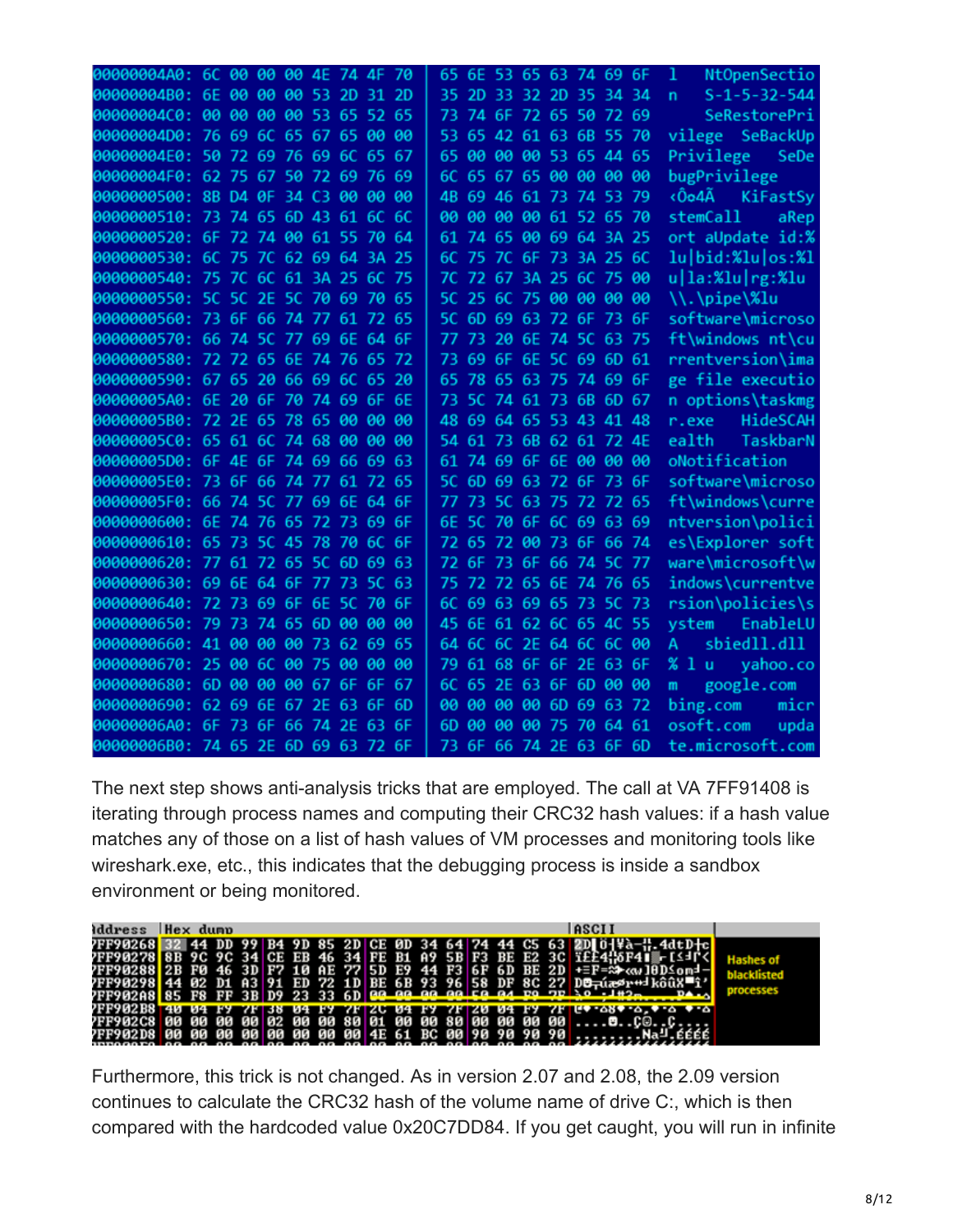loop that call ZwDelayExecution ! just patch the JNZ after the call or put RET in ZwDelayExecution.

| 8D85 F4FEEFFF | LEA EAX DWORD PTR SS: [EBP-10C] |
|---------------|---------------------------------|
| 50            | PUSH EAX                        |
| 53            | <b>PUSH EBX</b>                 |
| E8 24210000   | <b>CALL 7FF93496</b>            |
| 3D 84DDC720   | CMP EAX 20C7DD84                |
| 75 03         | <b>JNZ SHORT 7FF9137C</b>       |

After that I think that the CALL at VA 7FF91420 is trying to setup a KiFastSystemCall hook, this API is the lowest level API available in the "usermode" layer aka Ring3, all application' calls pass from KiFastSystemCall, which redirects all those controls onto the Windows Kernel via an instruction called SYSENTER.

Next, because processes run by the user can't do everything like writing in explorer.exe memory, the malware is trying to use SeDebugPrivilege and calling ZwAdjustTokenPrivilege to escalate to System privileges. It calls the SetEnvironmentVariableW API to save the original bot's full path to the environment variable. Afterwards, it comes the injection process, depending if you have a 32 or a 64 bits operating system, the malware will launch a hallowed version of msiexe.exe and inject its code there:

# **Code Injection:**

The injection process involves several steps:

As with the previous versions, the malware calls CreateFile to get the handle of the file it wants to inject. It then gets its section handle by calling ZwCreateSection, which is used by ZwMapViewOfSection to get the image of the file in memory. From this image, it extracts the size of image and the address of the entry point from the PE header.

A memory address with the same size as that of the image of the file that it wants to inject is created with PAGE\_EXECUTE\_READWRITE access. Then the image of the file is copied over to this memory address.

Another memory address is created with the same size as that of the image of the original bot file, also with PAGE\_EXECUTE\_READWRITE access. The original file is then copied over to this new memory address.

A suspended process of the file to be injected is created. The memory address containing the original file is unmapped. ZwMapViewOfSection is called with the bot's file handle and the process handle (acquired from creating the suspended file process). So now the injected file's process handle has a map view of the botnet file. The final step is the call to ZwResumeThread, which resume the process.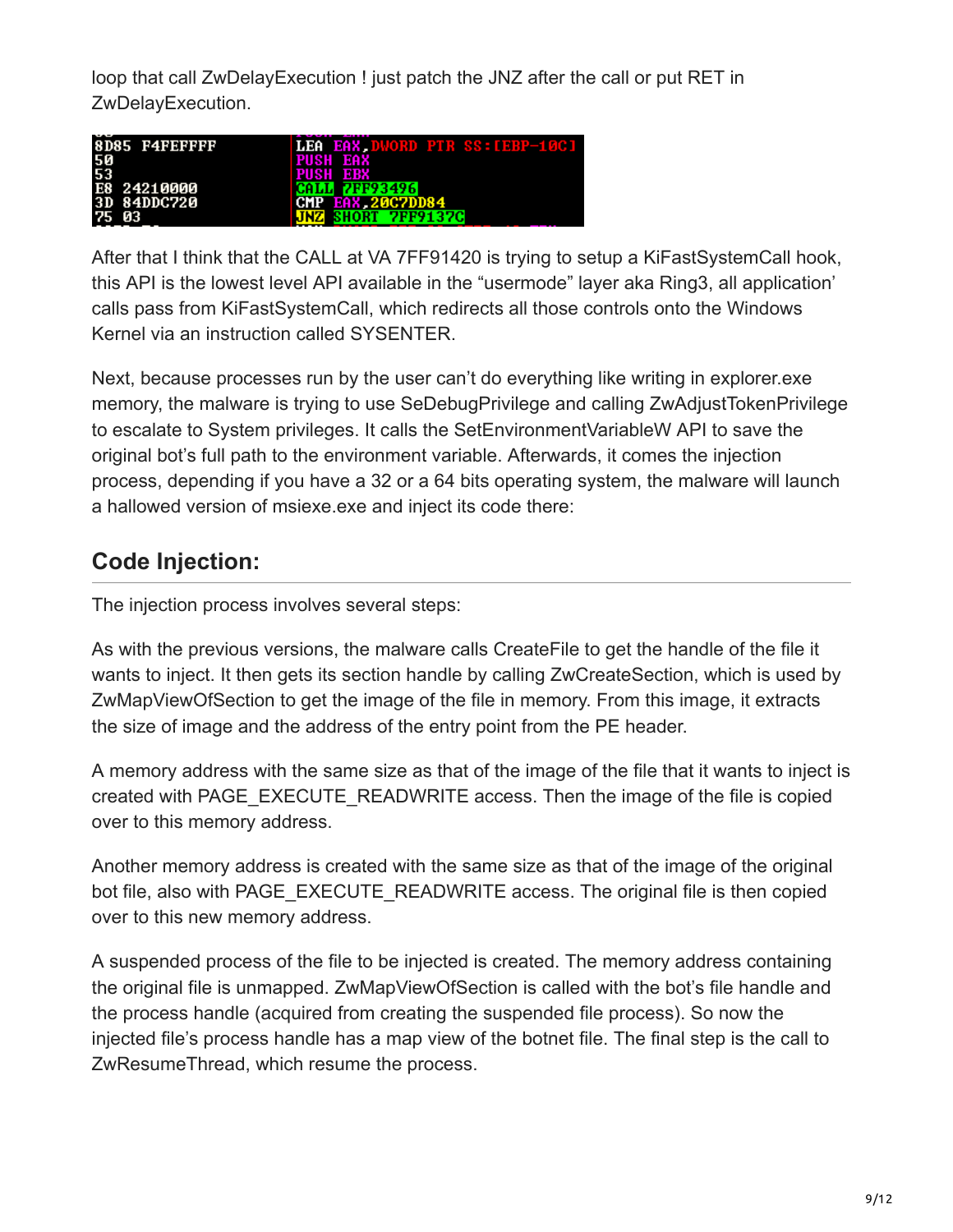

If the User is an admin, it checks that with CheckTokenMemberShip, it installes into "%ALLUSERPROFILE%" and autostarts using an uncommon Registry Path "softwaremicrosoftwindowscurrentversionPoliciesExplorerRun" – with a random Key name. If not it only installs into "%USERPROFILE%".

|                                      |                   | <b>A FRAPROPELLY</b>                                                          |
|--------------------------------------|-------------------|-------------------------------------------------------------------------------|
|                                      | <b>STATISTICS</b> | #SCII "software\\microsoft\\uindous\\currentversion\\Policies\\Explorer\\Run" |
|                                      |                   |                                                                               |
| 172819<br>172981<br>172988<br>172988 | <b>AND PART</b>   | UNICODE "USERPROFILE"                                                         |
|                                      |                   | <b>AND REAL PROPERTY</b>                                                      |
| <b>SOUTHERN</b>                      |                   |                                                                               |

# **CnC Communication:**

Before establishing a connection, the bot prepares the message to be sent to the C&C server. It uses the following format: **id:%lu|bid:%lu|os:%lu|la:%lu|rg:%lu**



This string is encrypted using RC4 with a hard-coded key of length 0x20 and is further encoded using base64. The message is then sent to the server. Once a message is received, the bot calculates the CRC32 hash of the message without including the first DWORD. If the calculated hash matches the first DWORD, the message is valid. Later it is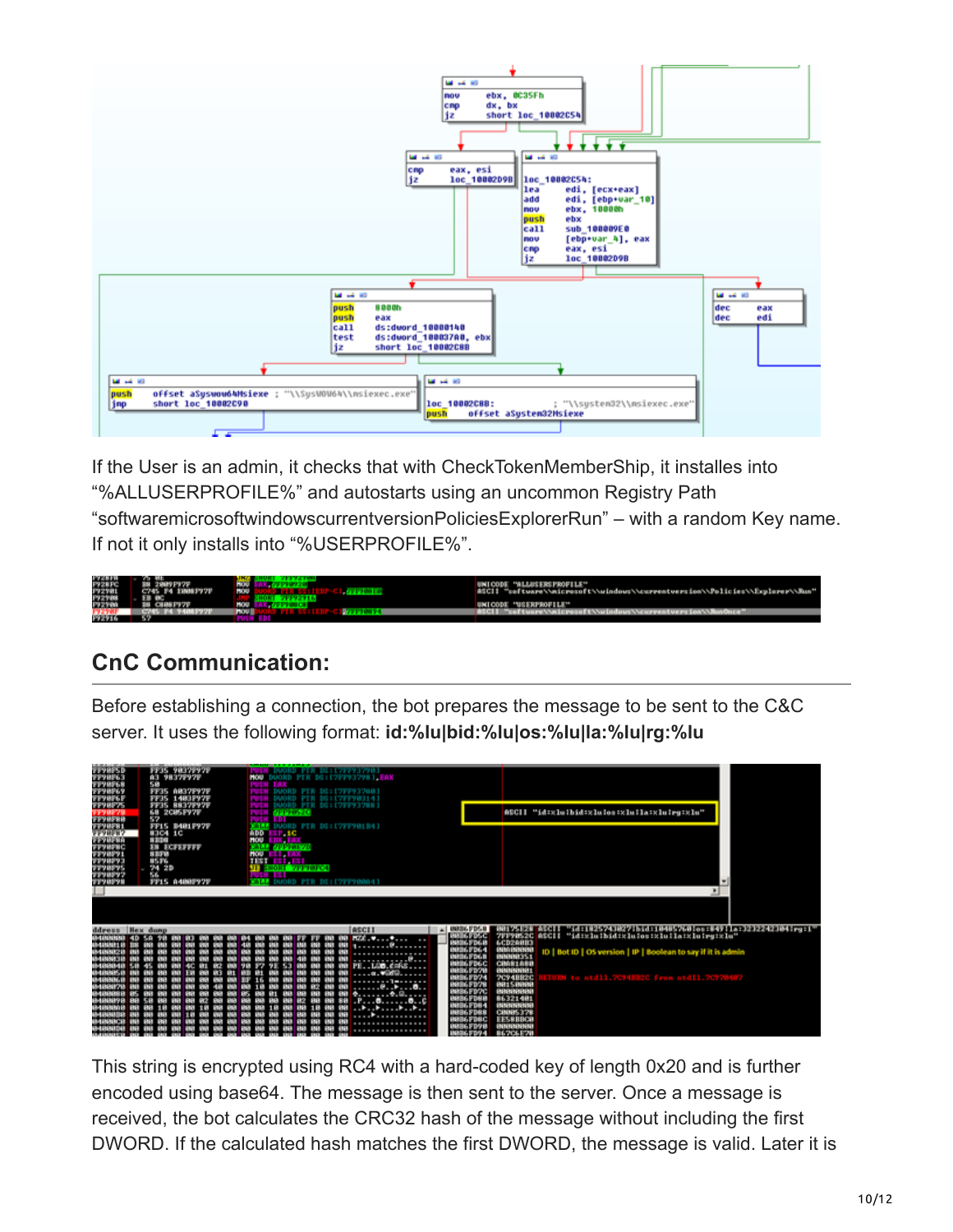decrypted using RC4 with the VolumeSerialNumber as the key. After the RC4 decryption the message is in the format gn([base64-encoded string]). This used to be just the base64 encoded string, but for some reason the author decided not to make the server backward compatible with the older bot versions. Then it decodes the base64 string inside the brackets to get the message in plain text.

| EAX                    | 00000001                        |                                                                                      |
|------------------------|---------------------------------|--------------------------------------------------------------------------------------|
| ECX                    | <b>00B6FFA8</b>                 |                                                                                      |
| <b>ED</b> <sup>x</sup> |                                 | ASCII "jzx3AI1so0MRJxQOkIK2Lm5HbUaKxHegoC3/yxWp8UOcMyLR26YLzNd81+/1EjIQ\nRSd7gg==\n" |
| <b>EBX</b>             | 00000034                        |                                                                                      |
| <b>ESP</b>             |                                 |                                                                                      |
| <b>EBP</b>             | 00B6 FFB4                       |                                                                                      |
| ESI                    | <b>7FF80850</b>                 |                                                                                      |
| EDI                    | 80000001                        |                                                                                      |
|                        |                                 |                                                                                      |
| EIP                    | F91 81 4                        |                                                                                      |
|                        | 0023<br>32bit<br>ES             | <b><i>B(FFFFFFFF)</i></b>                                                            |
| Р                      | 32 hit<br>cs<br>001 R           | <b><i>RCEEFFFFFF</i></b>                                                             |
| 固<br>m                 | 32 hit<br>0023                  | <b>ACEFFFFFFF</b>                                                                    |
|                        | 8023<br>32bit<br>DR             | <b><i>B</i></b> (FFFFFFFF)                                                           |
| ø<br>ß                 | 003B 32bit 7FFDE000(FFF)<br>DV. |                                                                                      |
| ø                      | GS 0000 NULL                    |                                                                                      |
| D <sub>0</sub>         |                                 |                                                                                      |
| <b>0B</b>              | LastErr ERROR_NO_MORE_FILES     | (00000012)                                                                           |
|                        |                                 |                                                                                      |

The first DWORD of the message is used as a multiplier to multiply a value in a fixed offset. The DWORD in that offset is used as an interval to delay calling the thread again to establish another connection. The next byte indicates what action to carry out – there are seven options:

- Case 1 (download EXE): Connect to the domain decrypted from the message to download an EXE file. Save the file to the %tmp% location with a random name and run the process.
- Case 2 (load plug-ins): Connect to the domain decrypted from the message, install and load plug-ins. The plug-ins are decrypted by RC4 using the same key of length 0x20h.
- Case 3 (update case): Connect to the domain to get the update EXE file. If a file name of VolumeSerialNumber is present in theregistry, then save the PE file to the %tmp% location with a random name; else save it to the current location with the name of the file as VolumeSerialNumber. The file in %tmp% is run, while the current process terminates. It also sends the message 'kill' xor'ed by VolumeSerialNumber to terminate the older process.
- Case 4 (download DLL): Connect to the domain and save the DLL file to the %alluserprofile% location. The file is saved as a .dat file with a random name and loaded from a specified export function. The registry is modified so it can be autoloaded by the bot.
- Case 5 (delete DLLs): Delete and uninstall all the DLLs loaded and installed in Case 4.
- Case 6 (delete plug-ins): Uninstall all the plug-ins loaded in Case 3.
- Case 7 (uninstall bot): Suspend all threads and uninstall the bot.
- After executing the action based on which instruction it received, another message is sent to the server to notify it that the action has been completed:

#### **id:%lu|tid:%lu|res:%lu**